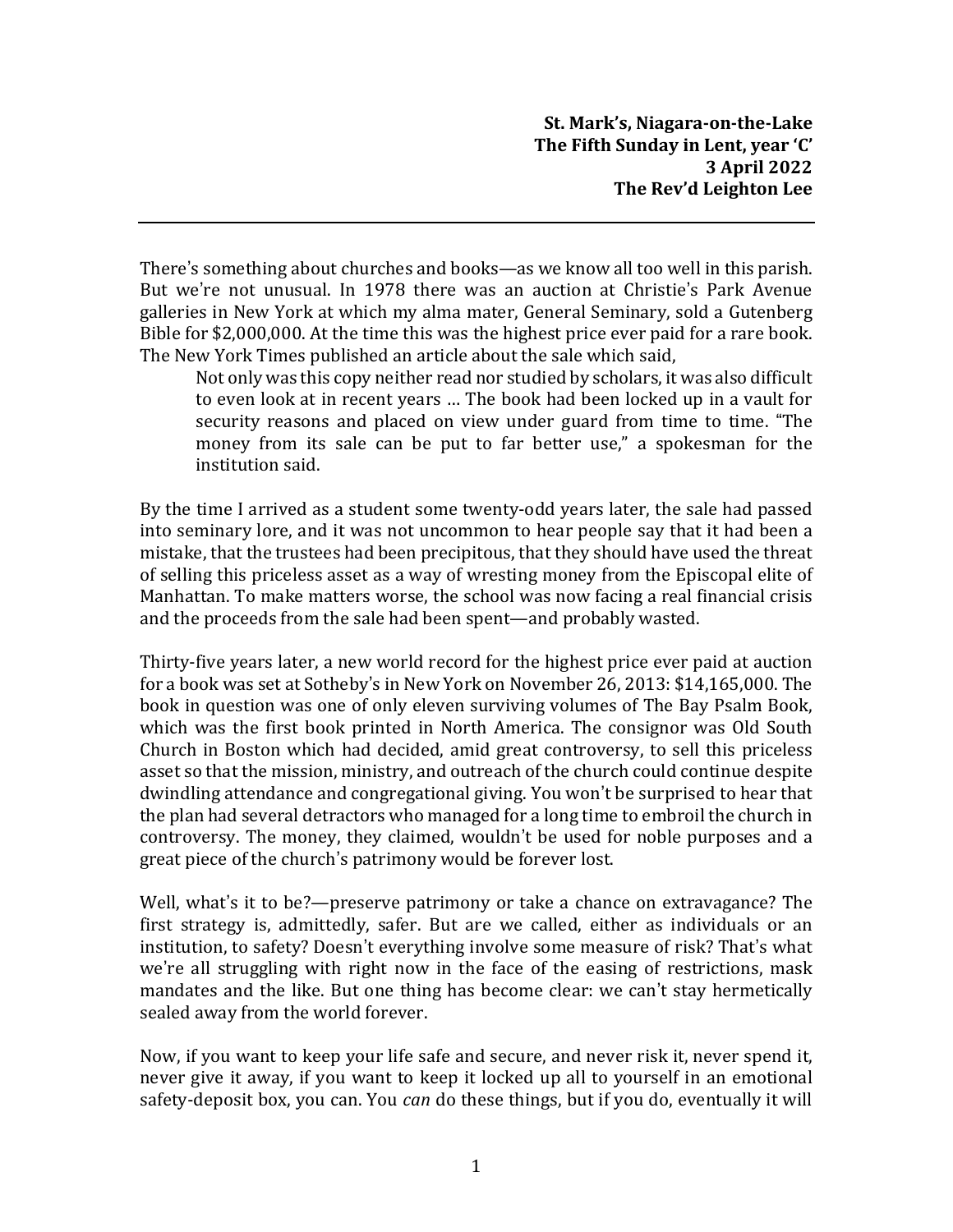dry up and disappear like a bit of dust. If, however, you are willing to let it go, to lose it, to involve it in the great issues of life, and both spend and give it extravagantly, you may lose it altogether—in one sense. But the miracle is that you will find another life—another kind of life—as different as the plant is different from the seed: fuller, richer, more beautiful, and brimming with creative possibility.

In his book *Falling Upward: A Spirituality for the Two Halves of Life*, Richard Rohr describes two phases of life. In the first, we are concerned with establishing ourselves by achieving and competing and performing. During this time, we work hard, and try to make a name for ourselves, and start a family and so forth. It's a time of competition in which we make measured and sensible and cautious decisions. The second half, he says, comes when we embark on a different journey, one that involves challenges, mistakes, loss of control, and even suffering. Only those who can understand the meaning of their failings, of their "falling down," can ever hope to rise again, to "fall upward." Rohr puts it this way: We have to fall through our lives into our lives.

In order to really live, to deepen our spirituality and understand the meaning of our lives—the lives God is calling us to embrace—we need to have some things go wrong. That's a difficult teaching to accept; all of us are risk-averse, and our tendency is not to do anything—or at least not anything very daring and risky. But in order to truly *live*, we need to be willing to take a chance, to experience failure and disappointment—and, yes, loss. We need to be willing to spend everything *now* in the present moment, trusting that in so doing we *are* in fact planning for the future.

Life is a gift, a wondrous, deep and mysterious gift, whose true meaning is waiting to be discovered by each of us. But in order to discover this true meaning, we need to spend it without knowing how—or if—our investment will be returned. We need to risk it on joy, even though we may discover only sorrow. We need to die to who we think we are, what we think we want, and which road we wish to travel, if we are to be alive to the meaning of our lives.

" The world breaks everyone," Hemingway wrote at the end of *A Farewell to Arms*, "then some become strong at the broken places." How many people have we met who are so fearful of the future that they are paralyzed in the present? I daresay there are many of us for whom the same could be true. They aren't bad people, nor are they unremittingly dour people; neither are their lives completely grey. But being riskadverse doesn't serve them in the end since it makes them so afraid to fall that they never get up. They never become strong, or alive, at the broken places of their disillusion and uncertainty.

Part of us, the part of us that lives forever on the border of the first stage of life, is deeply troubled by the likelihood of experiencing setbacks and regrets, and longs to be safe and secure. But another part of us, the part that pays attention to the holy longing within, to the desire to have a deeper and richer and truer experience, yearns to spend and be spent, to risk it all, knowing that when we do, we find our true selves. That true self knows that if we lose it all in the risk of love, even that loss can be